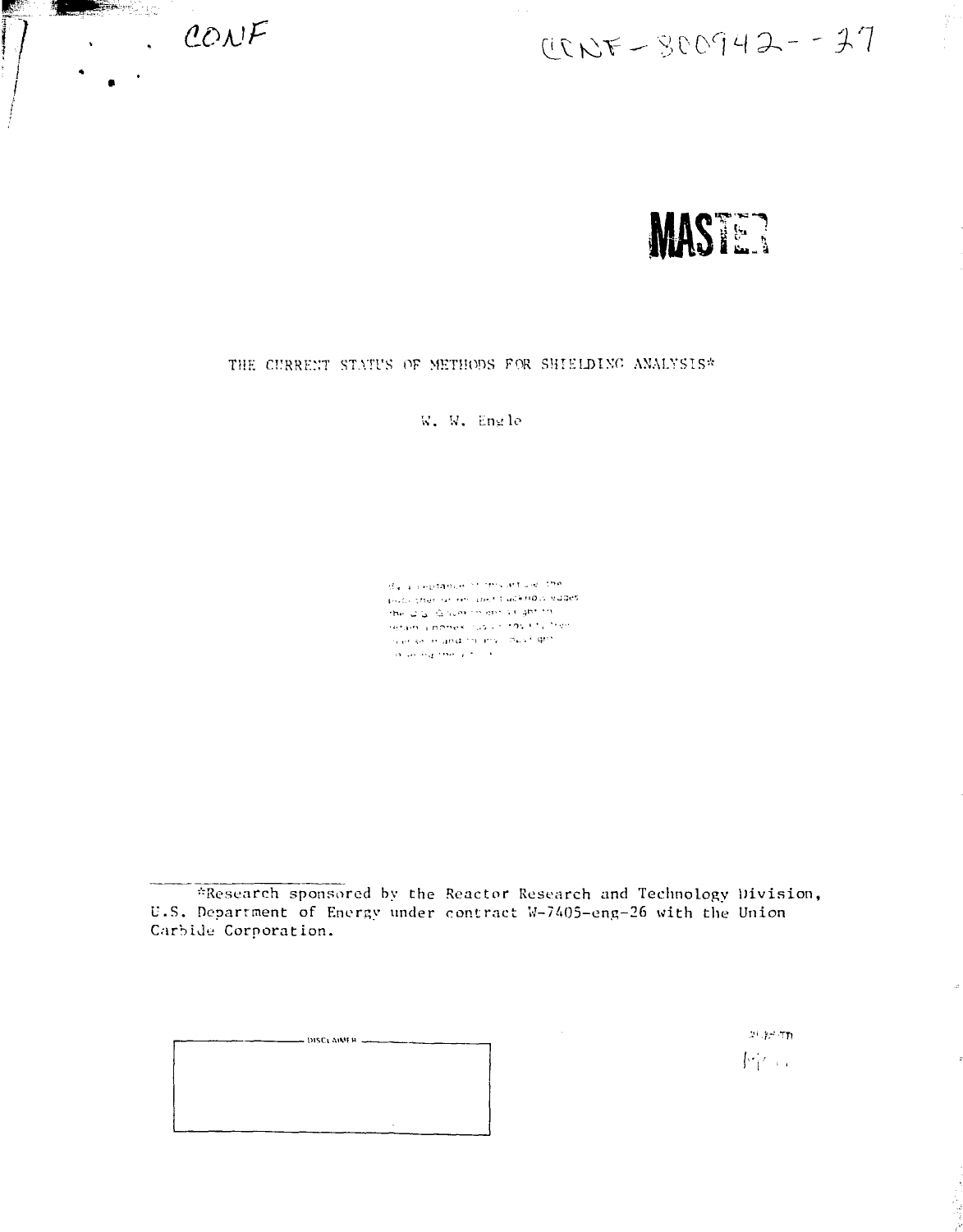## W. W. Engle

## Oak Ridge National Laboratory Cak Ridge, Tennessee 37630, U.S.A.

#### AUCTEACT

Current methods used in shielding analysis and recent improvements in those methods are discussed. The status of methods levelopment is discussed bared on needs cited at the 1977 International Conference on Reactor Shielding, Additional areas where methods develousent is needed are discussed.

#### INTRODUCTION

This paper will focus on the shielding methods routingly used at the Cak Ridge National Laboratory and on the improvements made in those methods since the Fifth International Conference on Reactor Shielding, April 1977. There has been no direct funding for a large methods development program in transport methods and as a result no major new codes have appeared; however, there has been significant progress in improving calculational techniques in existing codes. These improvements will be discussed and compared with liynatt's list of needed developments presented at the Fifth International Conference. Finally, one important area where development is needed will be mentioned briefly.

#### DISCRETE ORDINATES METHODS

It is clear that the discrete ordinates method is the work horse of the shielding methods at ORNL. In a recent unpublished study to prepare benchmark calculations for a large computer acquisition at ORNL, it was determined that the DOT code used more time on the ORNL computing system than any other single program. The ancestry of the DOT codes is shown in Fig. 1. TIC and DDK were written in the FLOCO symbolic assembly language for the IBM 704-709-7090 machines. TDC was limited to R-Z geometry while DDK was the first two-dimensional code to allow a choice of X-Y, R-Z, or R-A geometry. DDK allowed a mesh size of approximately 1200 intervals with isotropic seat ering on an IBM 7090. With P<sub>1</sub> scattering, the maximum number of intervals was reduced to about 800. DDF and 2DF were the first widely distributed two-dimensional codes written in the FORTRAN language. DOT was originally developed for the IBN 7090 and later adapted to run on the IBM 360 and CDC 6600 machines. Problem size was determined by the amount of memory available on the particular machine. All codes in the DOT series allowed an arbitrary expansion of the scattering cross sections and the DOT IV series a\_so allows variable mesh and quadrature. DOT I" also determines the maximum number of rows of mesh related information which can be stored in core in order to solve a given problem in available memory. DOT 4.2 was transferred to the Radiation Shielding Information Center for distribution in February 1979.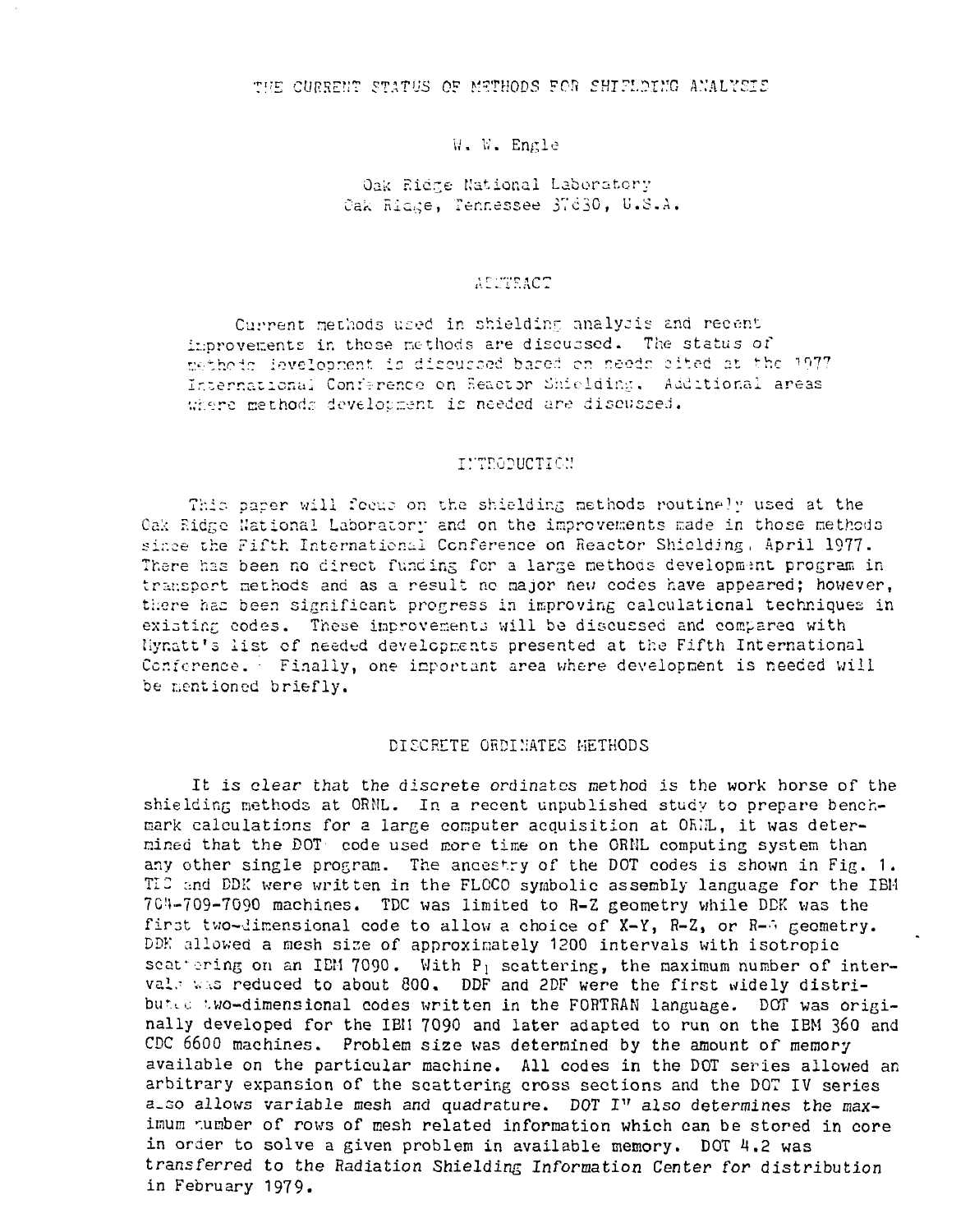

 $\mathbf{R}$ 

 $\sim$  $\sim 10$ 

Fig. I. Aneestrv of the DOT Codes.

DCT 1.3 is the latest in the DOT series and offers diffusion acceleration of the inner iterations as well as the choice of the standard space dependent rebalance technique. Either method may be calculated on the fine nesh or a user defined coarse mesh. Although DOT 4.3 is awaiting complete testing and documentation before it is released for distribution, it is the only version maintained in-house at ORHL. Figure 2 shows a small portion of the iteration record for a large LMFBR shielding problem. In particular the convergence pattern of one energy group, as indicated by the "key flux," is highlighted. The key flux is the flux at a user selected mesh interval displayed for each iteration. Orginally included for debugging purposes, the key flux has proven useful for convergence mot itoring in a specific region of the problem and gives the user a "good feel" for the convergence in that region. The popularity of the key flux has prompted the suggestion that an array  $-$  approximately ten  $-$  of key flux locations be monitored to provide a more complete record of flux convergence.

The large problem capability of DOT IV is illustrated in Fig. 3 which shows a large loop design LIFBR geometry and isoflux contours calculated by DOT IV. The dimensions are large, approxmately  $8m \times 24m$ , and require more than  $30,000$  mesh intervals. The calculation used  $P_1$  scattering cross sections. In terms of flux moment storage, this problem is more than 125 times larger than the maximum problem which could be run on DDK on existing computers in 1964. The area void of flux contours at the left center of the geonetry contains the core, blanket and surrounding regions which were calculated in a separate DOT IV run. That calculation provided top, bottom and right boundary flux conditions used as sources for the larger calculation. Consistent multiple boundary sources are another feature of the DOT IV code.

 $\mathcal{F}(\mathbf{z}_n)$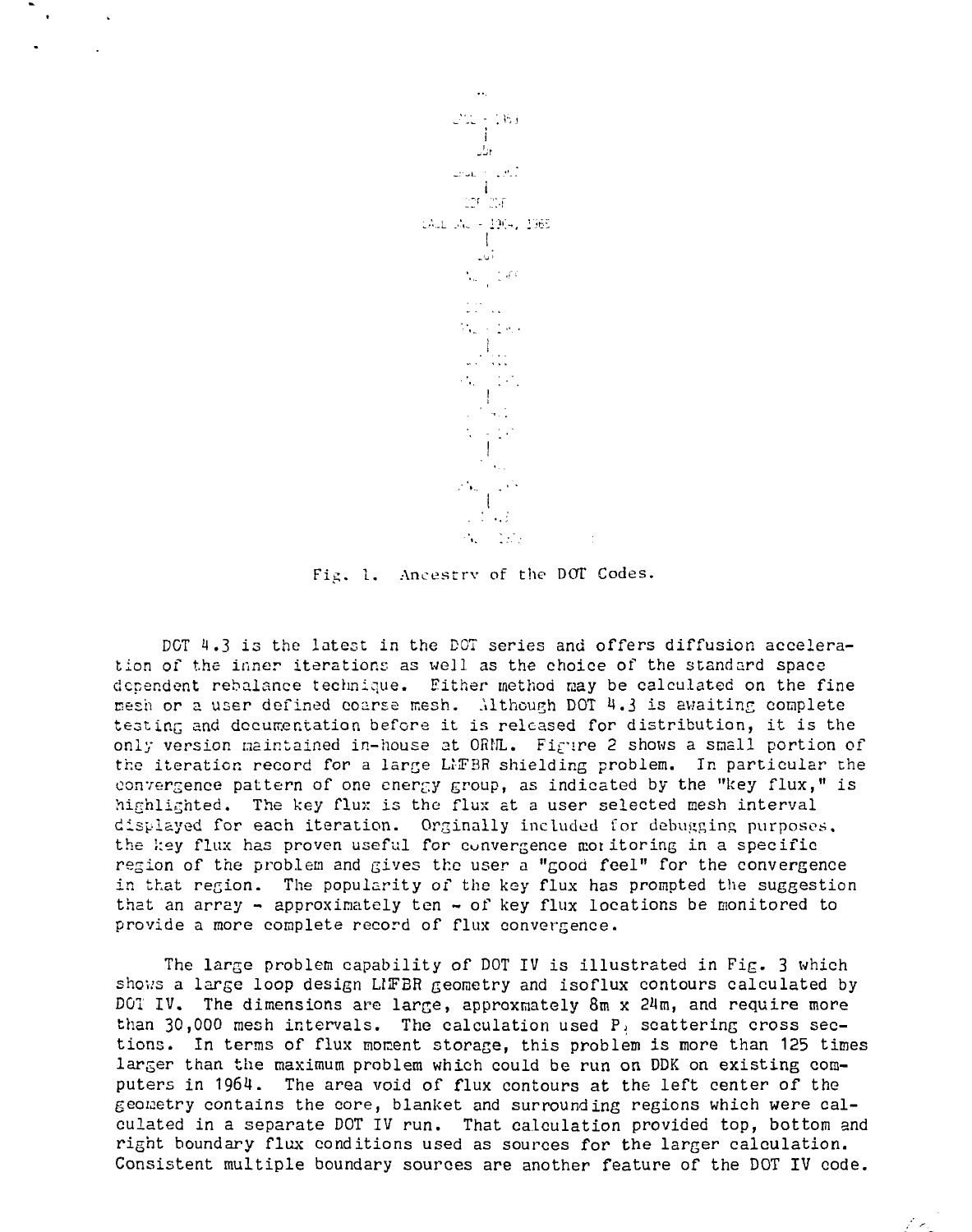| SLANGGL ERRAMAX REBLÆGRP REBLÆVOLM ERRÆKEY FLUXÆ NEG FIXÆ SOURCE                                              |                                       |                               |
|---------------------------------------------------------------------------------------------------------------|---------------------------------------|-------------------------------|
| 1.196+00 1.006+00<br>ua cadibros Zadúlt                                                                       | 21 = 28F - 02<br>$0 - 0$              | 2.49E+08                      |
| 50-3261-01-11-201-14-522-1-02-02-02-02                                                                        | $4 - 83E - 02$<br>$0 - 0$             | $2.49E + 08$                  |
| 44 1.8000-05 5.900-01-2.291-03 1.915-02                                                                       | $9 - 40 + -02$<br>$0 - 0$             | $2.49E + 0.8$                 |
| 43 54256-05 2.406-01-5.076-04-1.226-04                                                                        | $0 - 0$<br>$1 - 305 - 01$             | 2.49E+06                      |
| 4. Leoni-35-5en46-32-1e026-04-2e238-03.                                                                       | $1 - 435 - 01$<br>$0 - 0 -$           | $2 - 49E + 08$                |
| $32 - 0.446 - 0.0 - 1.936 - 0.2 - 3.176 - 0.6 - 9.606 - 0.4$                                                  | $1.44E - 01$<br>$0 - 0$               | $2.495 + 06$                  |
| J-3-4.79E-05-1.09E-02-3.86E-05-2.74E-04                                                                       | $0 - 0$<br>$1.436 - 01$               | 2.49E+08                      |
| 24-9.56E-05-6.67E-03-1.72E-05-8.43E-05                                                                        | 0.0<br>$1.42E - 01$                   | 2.49E+08                      |
| 14-6-47E-05-3-32E-03-6-65E-06-3-85E-05                                                                        | $0 - 0$<br>$1 - 41E - 01$             | 2.49E+08                      |
| 4-0.456-05-7.750-04-5.366-06-2.012-05                                                                         | $1 - 41E - 01$<br>0.0                 | $2.49E + 0E$                  |
| 4- 4443-05-3.425-04-5.4965-07-7.876-06                                                                        | L                                     | 2.496+08                      |
|                                                                                                               |                                       |                               |
| ULINEAL ENREMAX NEBLAGNP REBEAVOUM EARAKEY FLUXA NEG FIXA                                                     |                                       | SOURCE                        |
| $72 - F$ .55E-05 4.24E-00 1.19E+00 1.005400                                                                   | $4.01E - 02$<br>$0 - 0$               | $5 - 32E + 0.8$               |
| $53 - 2.50E - 05$ 1.13E + 00-1.67E - 02 3.99E - 02                                                            | 7.55E-02<br>$0 - 0$                   | $5.32E + 0B$                  |
| $52 - 4.066 - 05$ $4.766 - 01 - 1.936 - 03$ $1.086 - 02$                                                      | $1 - 41E - 01$<br>0.0                 | $5.326+08$                    |
| Ge S.665-05 2.506-01-1.046-03-5.1A6-04                                                                        | $2.01E - 01$<br>$0 - 0$               | $5.32E + 08$<br>$5.32E + 0.6$ |
| $44 - 4$ , $73 = -05$ $7.81 = -02 - 2$ , $21 = -04 - 2$ , $23 = 03$                                           | 2,296-01<br>$0 - 0$                   | 5.32日+0万                      |
| こと そでゅうしんそいき こしゅどうど このごろりゅうめん こりちゃしゅばしきそのき                                                                    | 2.352-01<br>$0 - 0$                   | $5.32E + 0E$                  |
| 40 Y.75c-up-d.Cab-03-4.716-05-2.87E-04<br>. grupali – Ou-baddž-Od-ka niž – ub-BadDž-Ub                        | $2.34E - 01$<br>$0 - 0$<br>د ـ د      | $5.32E + 0.6$                 |
|                                                                                                               | 2.326-01<br>$2 - 31E - 01$<br>$0 - 0$ | $5.32E + 0F$                  |
| $14 - 112 - 05 - 2481E - 03 - 9.60E - 00 - 3.3E - 05$<br>$4 - 1.42 + 0.7 - 7.196 - 0.4 - 1.446 - 0.6 - 1.650$ | $2 - 31E - 01$<br>$0 - 0$             | $5.32E + 0B$                  |
| 4-3.096-05-2.846-04-2.926-J6-4.498-06                                                                         | $2 - 31E - 01$<br>0.0                 | $5 - 32F + 0F$                |
|                                                                                                               |                                       |                               |
| OL INEME ENNAMAX REBEAGNP REDEAVOLM ERNAKEY FEUXEAVEG                                                         |                                       | $F1X*$<br>SUURCE              |
| $3.236 + 90$ 1.15E + 00 1.00E + 00<br>ヒュール・パリヒーりつ                                                             | $7 - 12$<br>$c \cdot c$               | 9.285+05                      |
| 40-44200--05 7.775-01-1.506-02 2.968-02                                                                       | 1.26E-01<br>$0 - 0$                   | $9.79E + 0.8$                 |
| achaalteed 2.532-01-1.452-03 1.222-52                                                                         | $1.25 - 0.1$<br>$\Omega - \Omega$     | $9.285+0.8$                   |
| $54.9$ , $715 - 05$ $1.595 - 01 - 1.045 - 03 - 9.795 - 04$                                                    | $0 - 0$<br>$2.27E - 0.1$              | $9.285+0.5$                   |
| 40 5.135-05 7.03E-06-3.72E-04-1.96E-03                                                                        | $2.54E - 01$<br>0.0                   | 9.28E+08                      |
| $25 - 7.971 - 05$ $2.125 - 0.2 - 1.415 - 0.4 - 8.425 - 0.4$                                                   | $2.64 - 01$<br>$0 - 0$                | $9.28E + C8$                  |
| $54 - 0.17E - 0.5 - 5.59E - 0.3 - 5.66E - 0.5 - 2.37E - 0.4$                                                  | $2 - 66E - 01$<br>$Q - Q$             | $9 - 28 + 08$                 |
| a-7.3bE-05-3bE-05-2-2-29E-05-6-3bE-05                                                                         | $2.65 - 01$<br>$0 - 0$                | $9.255+0.6$                   |
| 6-, -65-1.01E+03-7.21E-06-2.37E-05                                                                            | 2.552-01<br>$0 - 0$                   | $9 - 26E + 08$                |
| timits back =05-9.40E-04-1.97E-06-9.67E-06                                                                    | $2.64E - 01$<br>$0 - 0$               | $9 - 2F + 0F$                 |

Fin. 2. Typical Convergence Partern in DOT-IV Calculations.

The variable mech (blocks of rows may have different mesh) and variable quadrature (quadrature varies by user defined zone) options in DOT IV are valuable options for special problems. Recent coding revisions in DOT 4.3 have reduced the cost penalty for the variable mesh option to approximately zero and use of that option is expected to increase.

The DOT codes have always offered the user a choice of flux extrape tion models and recent work by Tomlinson, et al. has provided users wit the most definitive information thus far concerning appropriate flux models for a particular problem. Some of the conclusions of that work are:

- 1. In source-geometry combinations typical of many shielding problems, different flux extrapolation models do not converge to a single solution as the space mesh is refined.
- 2. In those same source-geometry combinations, the positive flux extrapolation models are required regardless of the degree to which the mesh is refined.
- 3. In typical shieluing problems, the error due to finite mesh spacing may be greater than the variations between flux extrapolation models.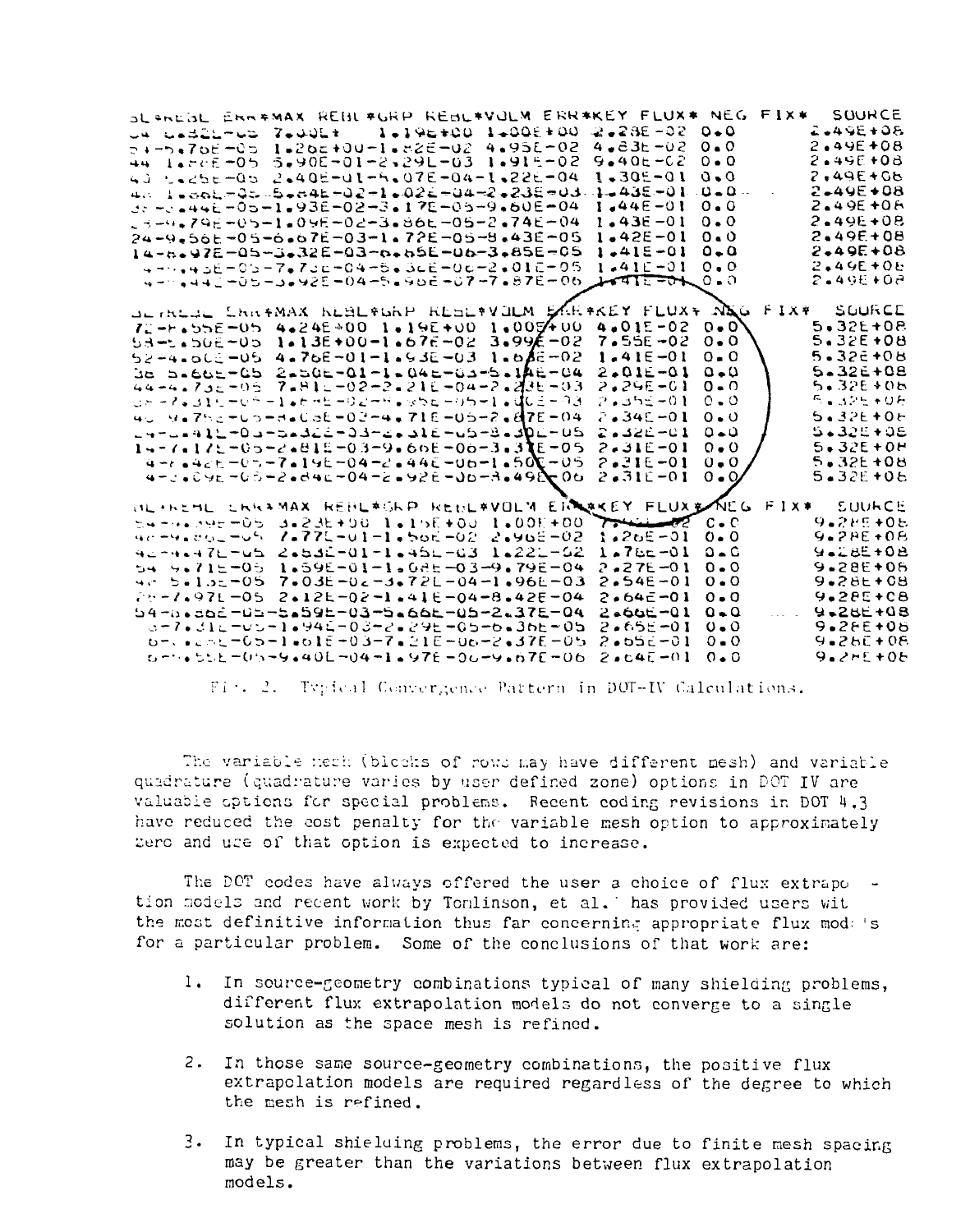

Fig. 3. An LMFBR Loop Design Geometry with Flux Contours.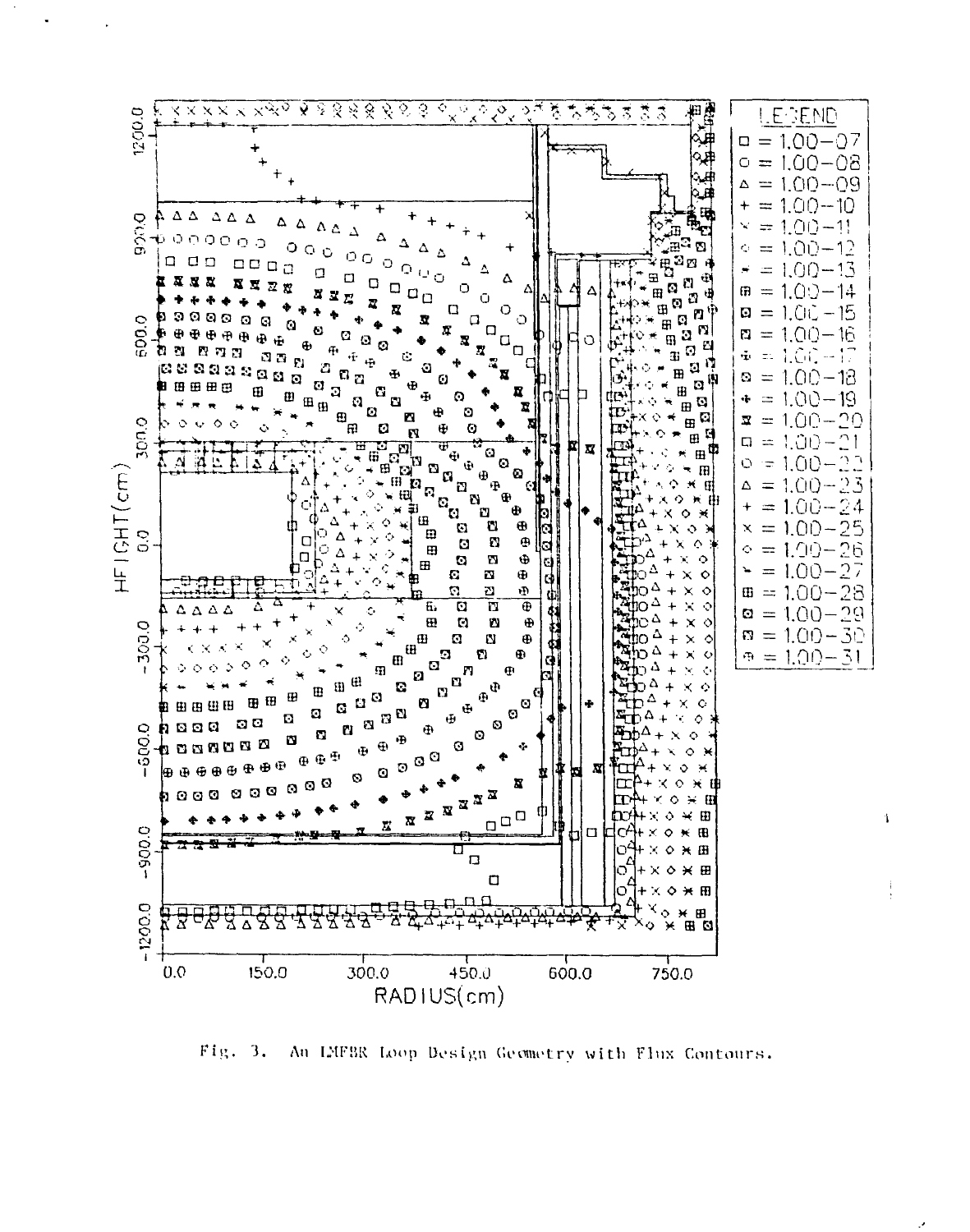- 4. The theta-weighted model appears to mest consistently avoid erratic centron at mean spacing is increased.
- p. The linear (cimmons) model with a consistent set-to-mero fimup roacl should propably be restricted to eirenvalue calculations.
- 0. The linear model with a step model fixup, long used in ORNL codes. stould be discussed:

his resort theo cumined in formal the differenced between TWOTERN's and If and as a result contiently explained differences in the calculational mentioned the two podes.

#### TU CITINITI AM SANNIEURA CALCULATIONE

Conceitivity and contributon coloulations are now in routine une in both terior indycle and experiment unalysis. Two examples from the CCFR cupp ating dialycic productive presenter. Figure 4 shows a DCT geometry for the C.El dewnflow derign with iroflwx contours for neatrons with energy less than 2.7% eV. The concern in this calculation is the low energy flux at the FCFT liner which peans just alove the uraparound shield near the lower right side of the figure. Figure 5 is a contributon plot for the lower portion of the meeterny of Fig. 4. The response function used as a source in the adjoint calculation is the neutron flux less than 2.38 eV. The contributon plot clearly chows the large contribution through the streaming path between the outer radial shirld and the wraparound shield. The plot also shows a plumificant contribution through the outer radial shield above the wraparound shield and the thermalisation in the condrate behind the liner which neturns low energy neutrons to the liner.

Figure 6 shows the geometry, neutron flux and contributon flux for a calculation of the CCFR grid-plate shield experiment. A source of neutrons from the Tower Shielding Facility reactor enters the top of the R-Z groundry, streams through the 'L' shaped void region and produces fissions in the fuel rod array. The experiment measured the attenuation through the grid-plate shield which is the region just below the fuel rod array. This shield is a steel plate containing tapered holes. The neutron flux plot displays two prominent peaks, one in the concrete plug above the rod array and another due to fission neutrons produced in the fuel rod array. The contributon plot, which displays the spatial distribution of those neutrons which penetrate the grid-plate shield, shows that almost all of those neutrons are generated by fission in the lower portion of the fuel rod array. The lower portion of the contributon plot also clearly displays peaks corresponding to the holes in the grid-plate shield. The value of the contributon plot is shown rather dramatically in this figure; the important neutrons are not near the area where the peak neutron flux occurs which is typical of many shielding problems.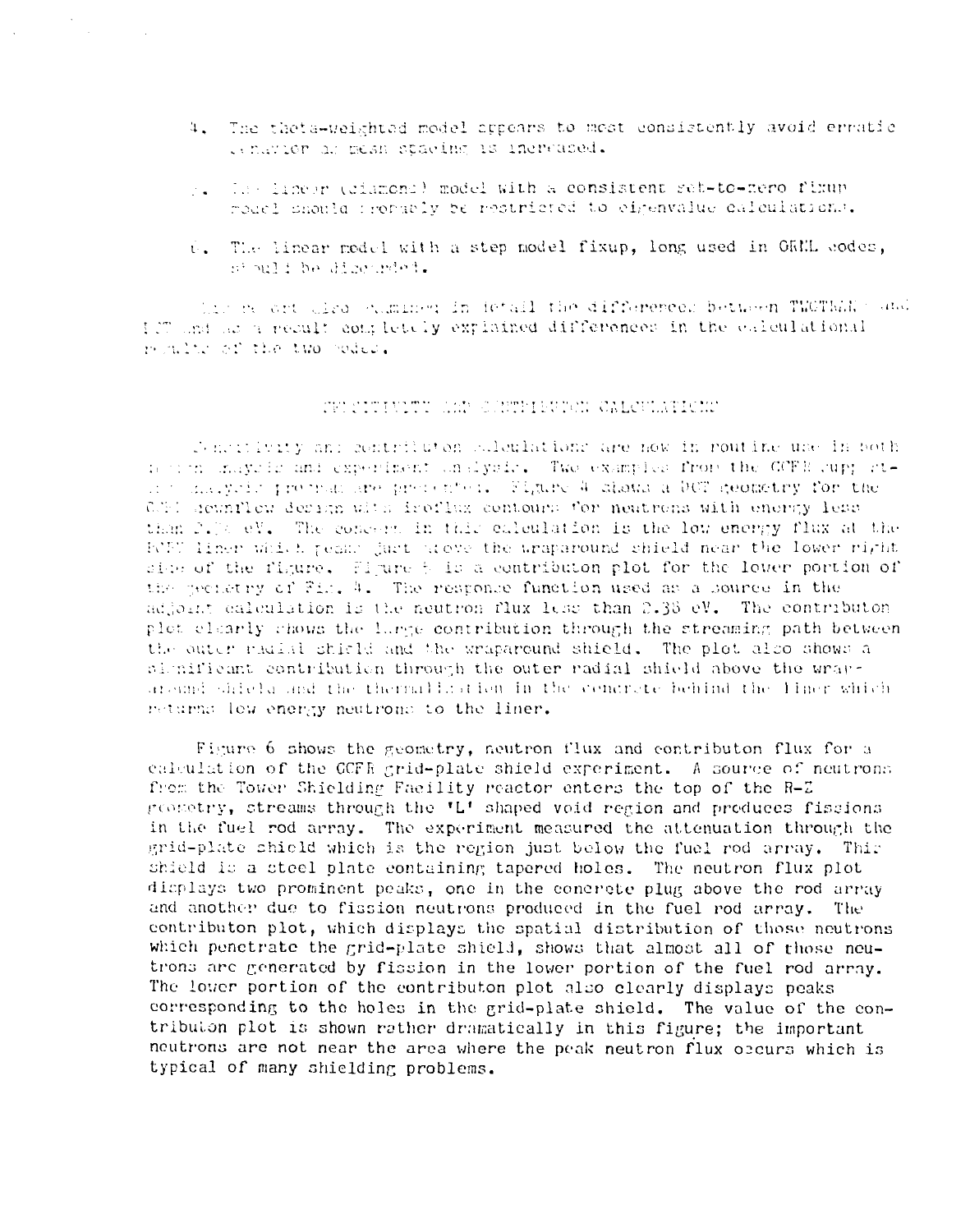

 $\hat{\mathbf{1}}$ 

 $\frac{1}{2}$ 

Fig. 4. A GCFR Downflow Design Geometry with Low Energy Flux Contours (E <2.38 eV).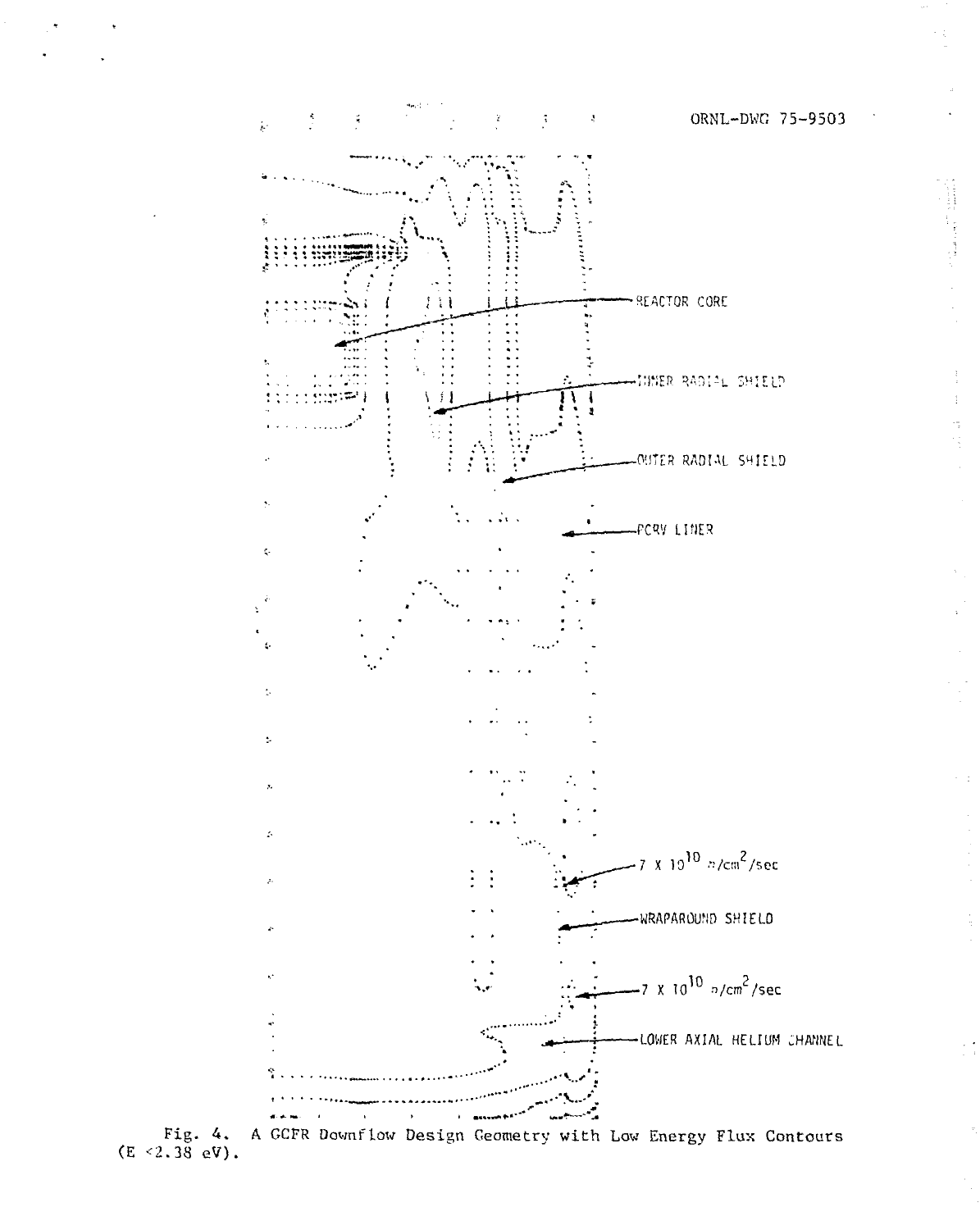

Fig. 5. Contributon Plot for GCFR Downflow Geometry.

DISCRETE ORDI1JATES COUPLING AKD FORUARD-ADJOIKT FOLDING

Coupled discrete ordinates calculations or bootstrap techniques and forward-adjoint folding were first extensively developed for analysis of the Fast Flux Test Facility. The method of forward-adjoint folding has been extended to off-axis cylinders. Figure 7 is a simple representation of an LIFBR design with an in-vessel decay heat removal heat exchanger (DRHX). DOT 4.3 was used to calculate the forward neutron fluxes which occur in the sodium pool without the presence of the DRHX. A DOT adjoint calculation was performed for the DRHX using the activation cross section for the secondary loop coolant as a source. The adjoint angle dependent flux at the outer boundary of the DRHX was then folded with a forward angle dependent flux regenerated from the flux moments in the large forward calculation. This technique allows the analyst to easily examine the effects of different heat exchanger designs and modifications to the heat exchanger shield configuration. The methods used to regenerate the forward angular flux in the quadrature and coordinate system of the adjoint DRHX calculation are very similar to the methods used to manipulate the quadrature and coordinate system in the coupling technique described in the following paragraph.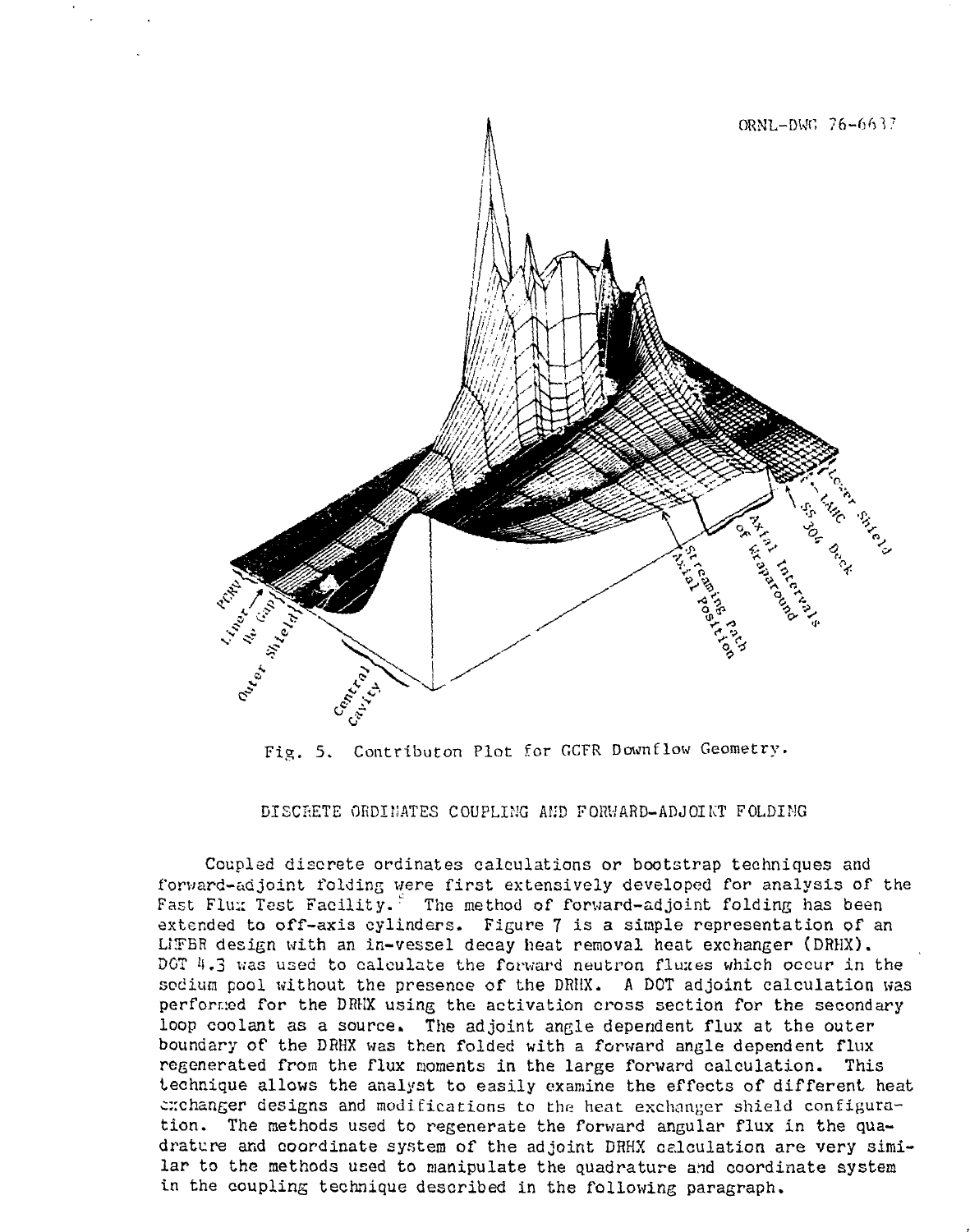

 $\hat{\mathbf{r}}$ 

Fig. 6. Geometry, Contributon Flux, and Neutron Flux for the GCFR Grid-Plate Shield Experiment.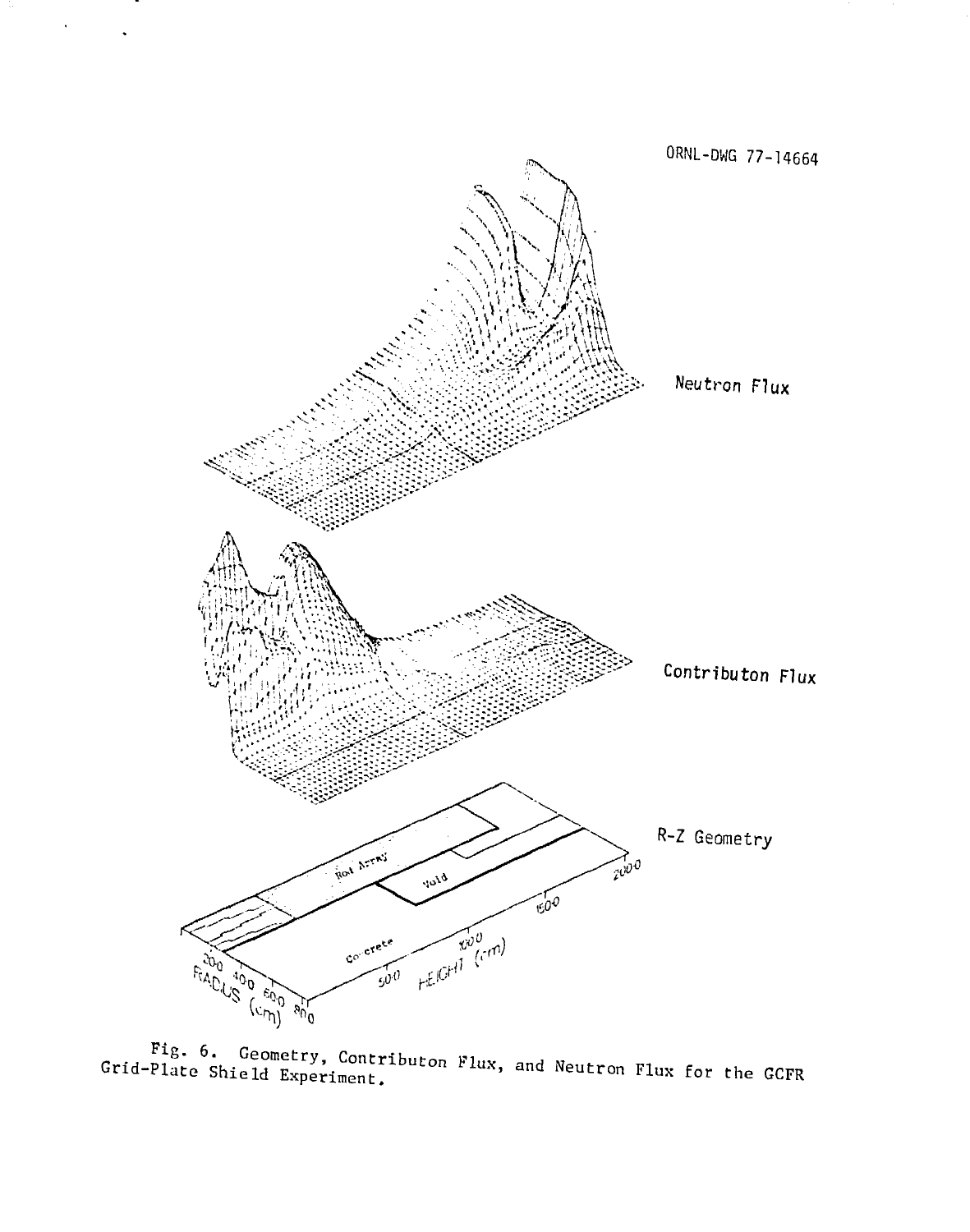

Fig. 7. Simplified Geometry Model for I.MFBR Loop Design with In-Vessel Decay Hoat Removal Heat Exchangers.

The nethod of coupling two discrete ordinates calculations using the angle dependent fluxes at a common boundary was extended recently to two cylinders which intersect at a 90 angle.<sup> $\epsilon$ </sup> The preparation of an axial boundary source for the second cylinder involves the transformation of the quadrature from the coordinate system of the first cylinder to the coordinate system of the second cylinder and the mapping of the fluxes in the resulting quadrature into the desired quadrature for the second cylinder. This method was used to calculate a pipe chaseuay experiment containing two 90 bends.  $\overline{ }$  Figure 8 is a drawing of the experimental arrangement of the pipe chaseway experiment. The agreement between calculation and experiment on the exit centerline of pipe no. 4 was within a factor of two after nine orders of magnitude attenuation.

### ALBEDO MONTE CARLO

The MORSE Monte Carlo code has been modified to apply a albedo boundary condition at specified surfaces within the geometry. This revised code was used to calculate the pipe chaseway experiment in Fig. 8 with much of the concrete wall represented as an albedo surface. The standard Monte Carlo technique with full transport in the concrete walls requires considerable computing time to follow the thermal neutrons in the concrete. The series of calculations in this study indicated that the protruding concrete corners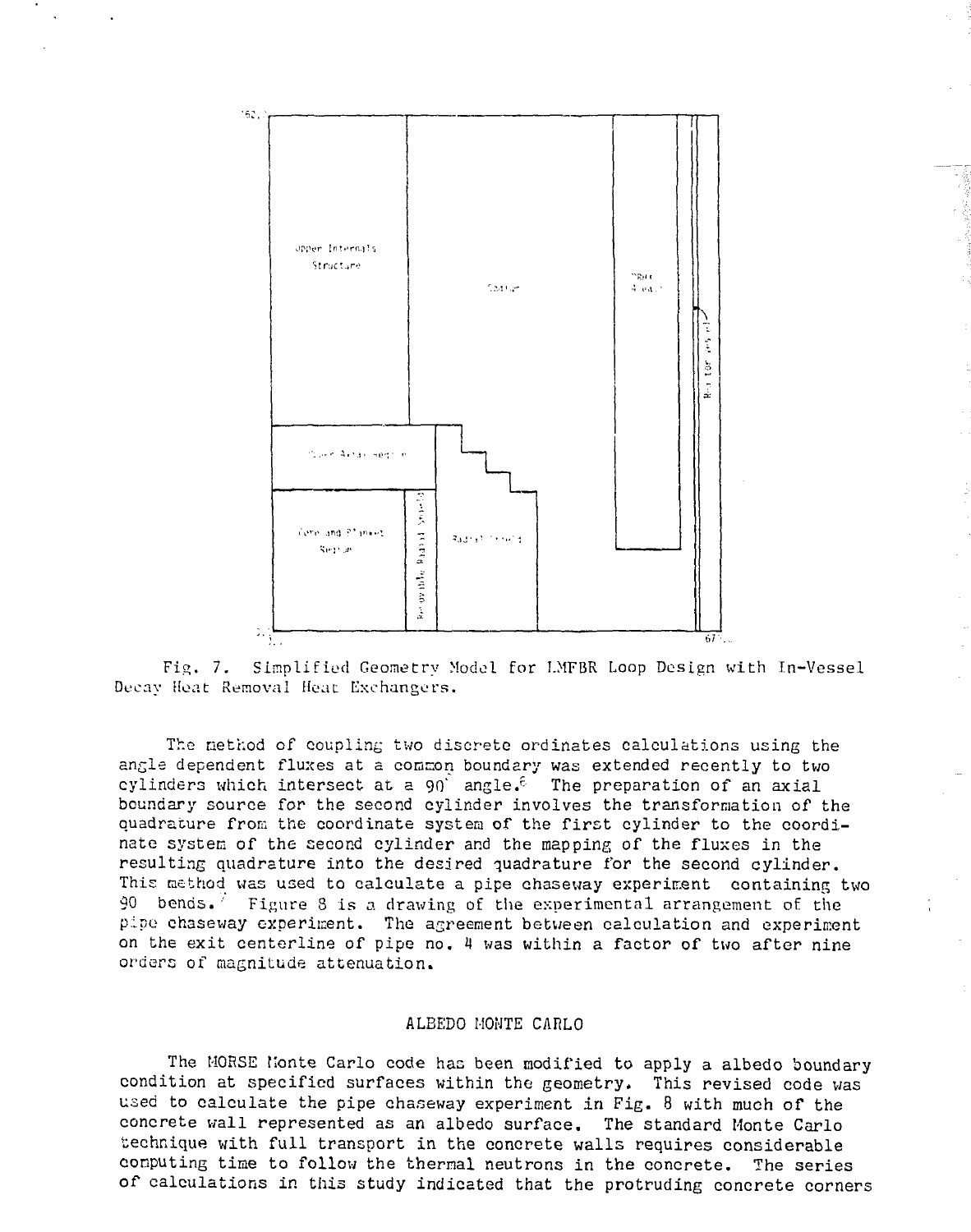

Fig. 8. Experimental Arrangement for Pipe Chaseway Containing Four Coolant Pine Sections.

required a wedge-shaped region of full transport to account for those particles which penetrated the corner and emerged in the next leg of the chaseway. The agreement of the Monte Carlo calculation and the experiment along the centerline of the first two legs of the chaseway was within thirty jercent. The third leg was not calculated.

### STATUS UPDATE

In 1977 Mynatt<sup>1</sup> listed five areas where methods development was needed. These five areas are listed below with comments about the progress made in each area.

- 1. Improved Monte Carlo discrete ordinates coupling, specifically volume coupling for use with adjoint difference techniques. Volume coupling has not been used extensively and there has been little work in this area. The increased capability for surface coupling mentioned previously for off-axis cylinders is also applicable to discrete ordinates - Monte Carlo coupling.
- 2. Improved Monte Carlo biasing methods that are easily understood by the user. The TRIPOLI<sup>8</sup> code provides improved biasing but the intricacies involved in using that biasing are very complex. Correlated tracking is a interesting development which is discussed in another paper in this meeting. 9